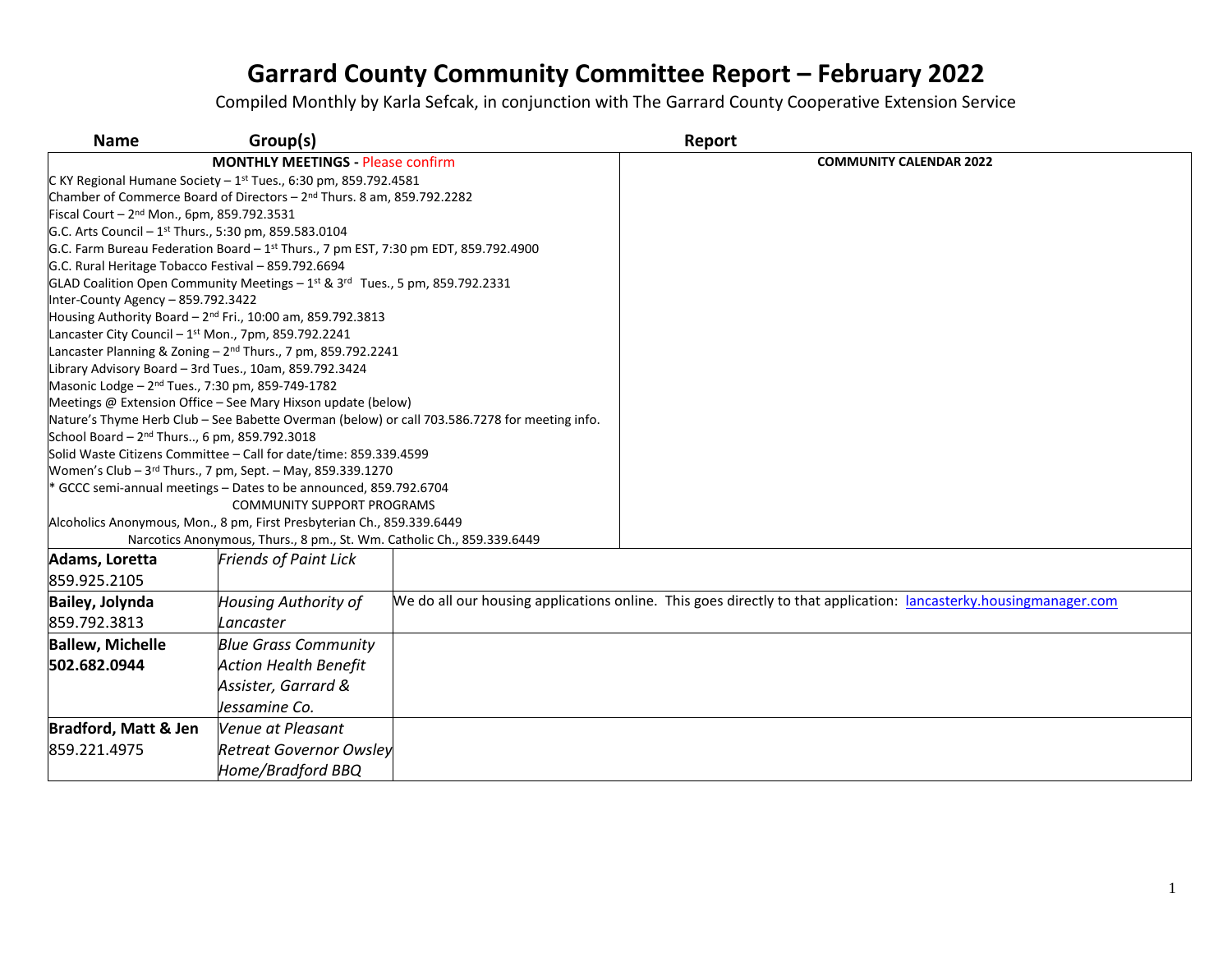| <b>Name</b>         | Group(s)                                 | Report                                                                                                                             |
|---------------------|------------------------------------------|------------------------------------------------------------------------------------------------------------------------------------|
| Carrier, Jeanne     | Up with Youth                            | Up with Youth, Inc., East Buford Street, Lancaster, is a non-profit organization.                                                  |
| 859.792.7108        |                                          | Open most weekends. Ages 6-11 on Friday nights from 7:00pm-9:00pm and Saturday nights ages 12-18 from 7:00pm-10:00                 |
| 859.339.3973        |                                          | pm.                                                                                                                                |
|                     |                                          | Pool tables, air hockey tables, all games/activities are free of charge. Concessions are sold. We close occasionally for holidays, |
|                     |                                          | bad weather, fundraisers, etc. Check Facebook page for information, Any schedule changes will probably be listed there.            |
| Cash, Scott & Angie | <b>Garrard County</b>                    | <b>FACEBOOK PAGE</b>                                                                                                               |
| 859.401.0656        | <b>Food Pantry</b>                       |                                                                                                                                    |
| 859.339.0615        |                                          |                                                                                                                                    |
| Chavez, Regina      | Central Kentucky                         |                                                                                                                                    |
| 859.492.7126        | Pageants                                 |                                                                                                                                    |
| Comley, Eric        | <b>Extension Agent</b>                   |                                                                                                                                    |
| 859.792.3026        | 4-H Youth Dev.                           |                                                                                                                                    |
| Crowe, Kathy        | <b>Garrard County Adult</b>              |                                                                                                                                    |
| 859.792.3147        | Day/Senior Center                        |                                                                                                                                    |
| Dailey, Kim         | <b>Family Resource Center</b>            |                                                                                                                                    |
| 859.792.4756        | for Camp Dick Robinson                   |                                                                                                                                    |
|                     | Elementary School &                      |                                                                                                                                    |
|                     | <b>Paint Lick Elementary</b>             |                                                                                                                                    |
|                     | School                                   |                                                                                                                                    |
| Dailey, McKinley    | Lancaster Grand Theater kyhalloffame.org |                                                                                                                                    |
| 859.339.9465        | Official home location                   |                                                                                                                                    |
| theater             | for the Kentucky Motion                  |                                                                                                                                    |
| 859.792.1702        | Picture & Television Hall                |                                                                                                                                    |
|                     | of Fame                                  |                                                                                                                                    |
| Denney, Michael     | <b>Backpack Program</b>                  |                                                                                                                                    |
| 859.339.4201        | (Manna Ministry)/                        |                                                                                                                                    |
|                     | <b>Garrard County</b>                    |                                                                                                                                    |
|                     | <b>Ministerial Association</b>           |                                                                                                                                    |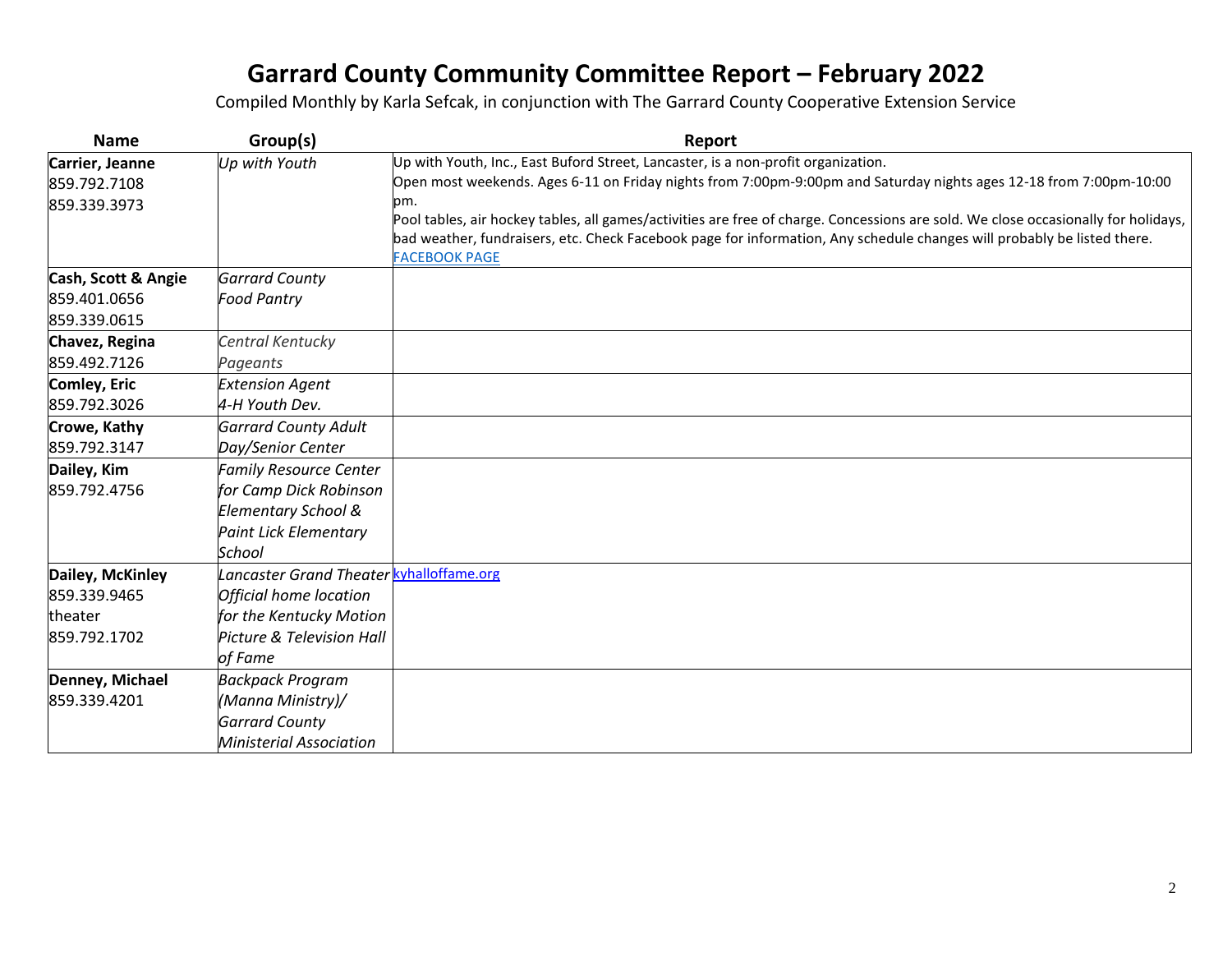| <b>Name</b>                       | Group(s)                       | Report                                                                                                          |
|-----------------------------------|--------------------------------|-----------------------------------------------------------------------------------------------------------------|
| East, David                       | <b>Garrard County</b>          | Follow our Facebook page www.facebook.com/garrardcountyemacsepp/ for important weather updates and our webpage, |
| 859.304.0016                      | Emergency                      | www.garrardema.com                                                                                              |
|                                   | Management                     | NEW WEBSITE - EMERGENCY MANAGEMENT AGENCY & CSEPP, as of 2021                                                   |
|                                   | (EMA)/Chemical                 |                                                                                                                 |
|                                   | <b>Stockpile Emergency</b>     |                                                                                                                 |
|                                   | Preparedness Program           |                                                                                                                 |
|                                   | (CSEPP)                        |                                                                                                                 |
| Feldman, Vickie                   | Community                      |                                                                                                                 |
| 859.583.4545                      | Representative                 |                                                                                                                 |
| Grasham, Kalem                    | <b>Garrard County Schools</b>  |                                                                                                                 |
| 859.792.3018                      |                                |                                                                                                                 |
| Hixson, Mary                      | <b>Garrard County</b>          |                                                                                                                 |
| 859.792.3026                      | Cooperative Extension          |                                                                                                                 |
| Hurte, Mark                       | Central KY Regional            |                                                                                                                 |
| 859.979.2460                      | Humane Society - No Kill       |                                                                                                                 |
|                                   | Central Kentucky               |                                                                                                                 |
|                                   | (CKYRHS) C.A.R.E. S            |                                                                                                                 |
| Johnson, Tiffany                  | <b>Haven Care Center</b>       | Free Ultrasound Event February 15th and 16th as well as March 15 <sup>th</sup> and 16 <sup>th</sup> .           |
| 859.236.9282                      | (Formerly Pregnancy            |                                                                                                                 |
|                                   | <b>Resource Center)</b>        |                                                                                                                 |
| Land, David                       | <b>Garrard County</b>          |                                                                                                                 |
| 859.792.2955                      | <b>Industrial Development</b>  |                                                                                                                 |
|                                   | Authority (IDA)                |                                                                                                                 |
| Leibundguth, Rose<br>859.548.2762 | <b>Rose Ministries</b>         |                                                                                                                 |
| McClellan, Mike                   | (Adult Education)              | ALL CLASSES AND TESTS, INCLUDING GED TESTS, ARE FREE.                                                           |
| 859-792-8666                      | <b>Garrard County Skills U</b> | Garrard Skills U is open 9:00-5:00 Monday through Friday.                                                       |
| 859.622.7110                      |                                | We are located on the public square in the EKU Lancaster Center building.                                       |
|                                   |                                | We offer both in-person and virtual GED classes.                                                                |
|                                   |                                | Numerous online and printed study-at-home resources are available.                                              |
|                                   |                                | GED testing is available at our center on Wednesdays from 10:00-2:00.<br>We also offer at-home GED testing.     |
|                                   |                                | Check out our Facebook page: https://www.facebook.com/educationforadults                                        |
|                                   |                                |                                                                                                                 |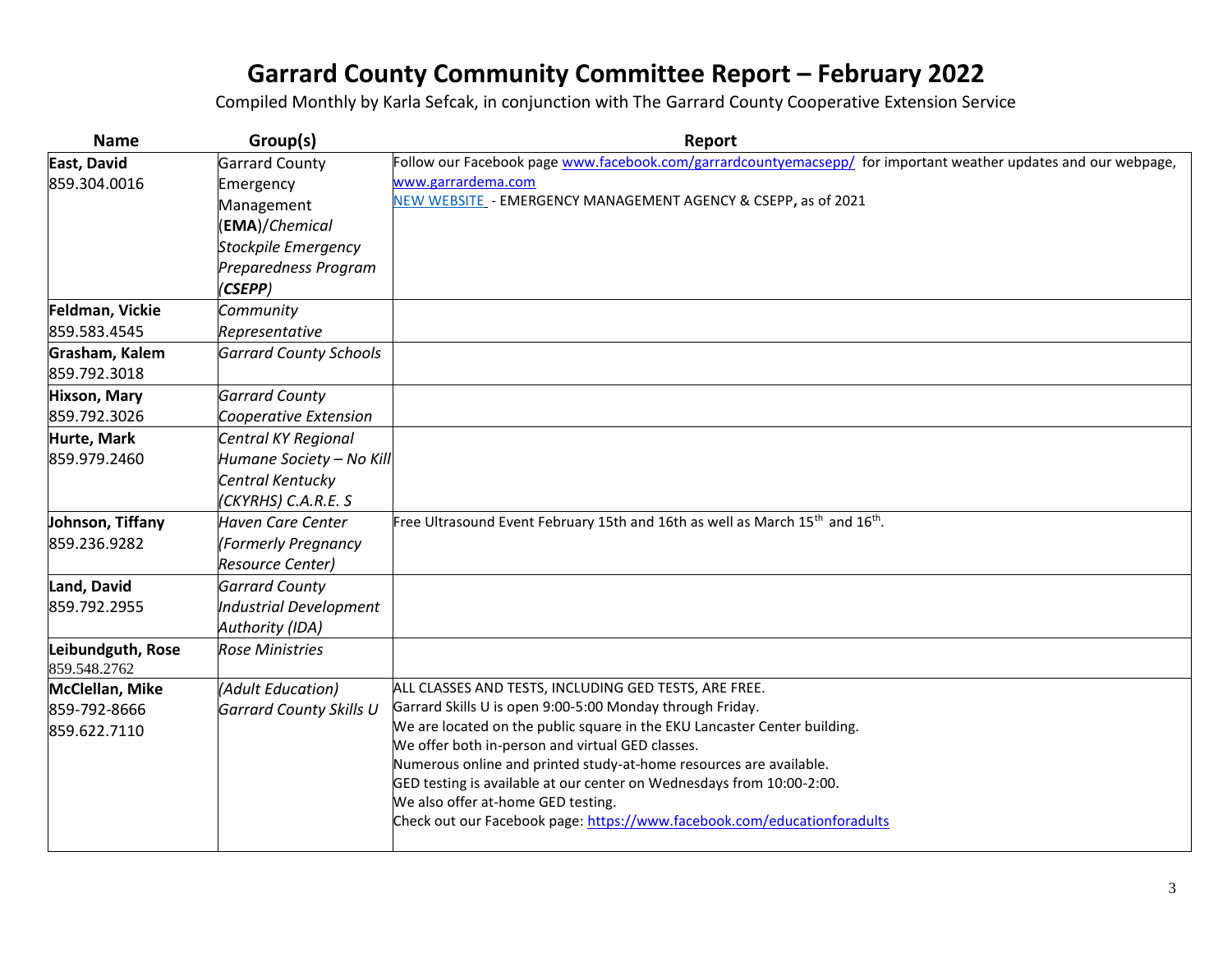| <b>Name</b>                                | Group(s)                                | Report |
|--------------------------------------------|-----------------------------------------|--------|
| McWilliams, Laura                          | <b>Garrard County Public</b>            |        |
| 859.792.3424                               | Library                                 |        |
| <b>Metcalf, Mark</b>                       | The Garrard Leadership                  |        |
| 703.863.3748                               | <b>Against Drugs Coalition,</b><br>Inc. |        |
| Middleton, Kim<br>859.304.3183             | <b>Garrard County Fair</b>              |        |
| Napier, Lonnie                             | Community                               |        |
| 859.792.2535                               | Representative                          |        |
| Noe, Terri Lane                            | Community                               |        |
| 859.509.6917                               | Representative                          |        |
| Overman, Babette                           | Nature's Thyme                          |        |
| 703.586.7278                               | <b>Herb Club</b>                        |        |
| Powell, Donna                              | <b>Special Assistant</b>                |        |
| 859.339.1844                               | to the Judge Executive                  |        |
| Scott, Tim                                 | <b>Garrard County Bldg.</b>             |        |
| 859.339.0739                               | Inspector/Solid Waste                   |        |
|                                            | Enforcement Official for                |        |
|                                            | nuisance complaints                     |        |
| Sears, Deronda                             | <b>Garrard County</b>                   |        |
| 859.792.3018 Ext. 1121 Community Education |                                         |        |
|                                            | Program                                 |        |
| Sefcak, Karla                              | GCCC monthly report/                    |        |
| 859.792.6704                               | photograph & e-post                     |        |
|                                            | community events                        |        |
| Short, Kristi                              | Court Designated                        |        |
| 859.792.4724                               | Worker, Garrard &                       |        |
|                                            | Jessamine Counties                      |        |
| Simpson, Kathy                             | <b>Garrard County</b>                   |        |
| 859.792.2620                               | <b>Conservation District</b>            |        |
| Trinler, Geri                              | <b>Garrard County Arts</b>              |        |
| 859.583.0104                               | Council                                 |        |
| Garrard Arts Center                        |                                         |        |
| 859.334.0422                               |                                         |        |